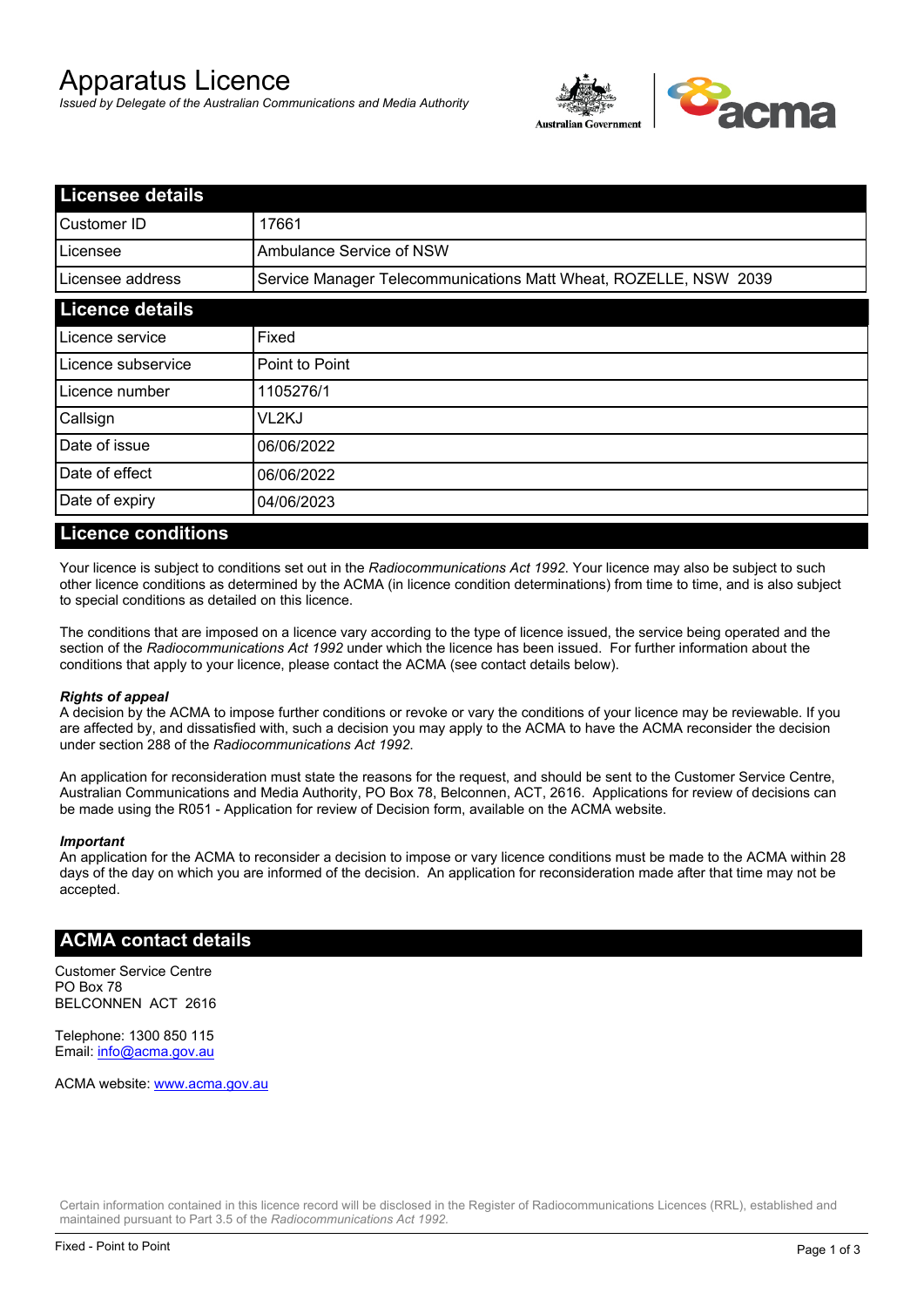# **Advisory Notes applying to licence no.: 1105276/1**

Conditions applicable to the operation of Point to Point station(s) authorised under this licence can be found in the Radiocommunications Licence Conditions (Apparatus Licence) Determination and the Radiocommunications Licence Conditions (Fixed Licence) Determination, the 'fixed licence lcd'. Copies of these determinations are available from the ACMA and from the ACMA home page (www.acma.gov.au).